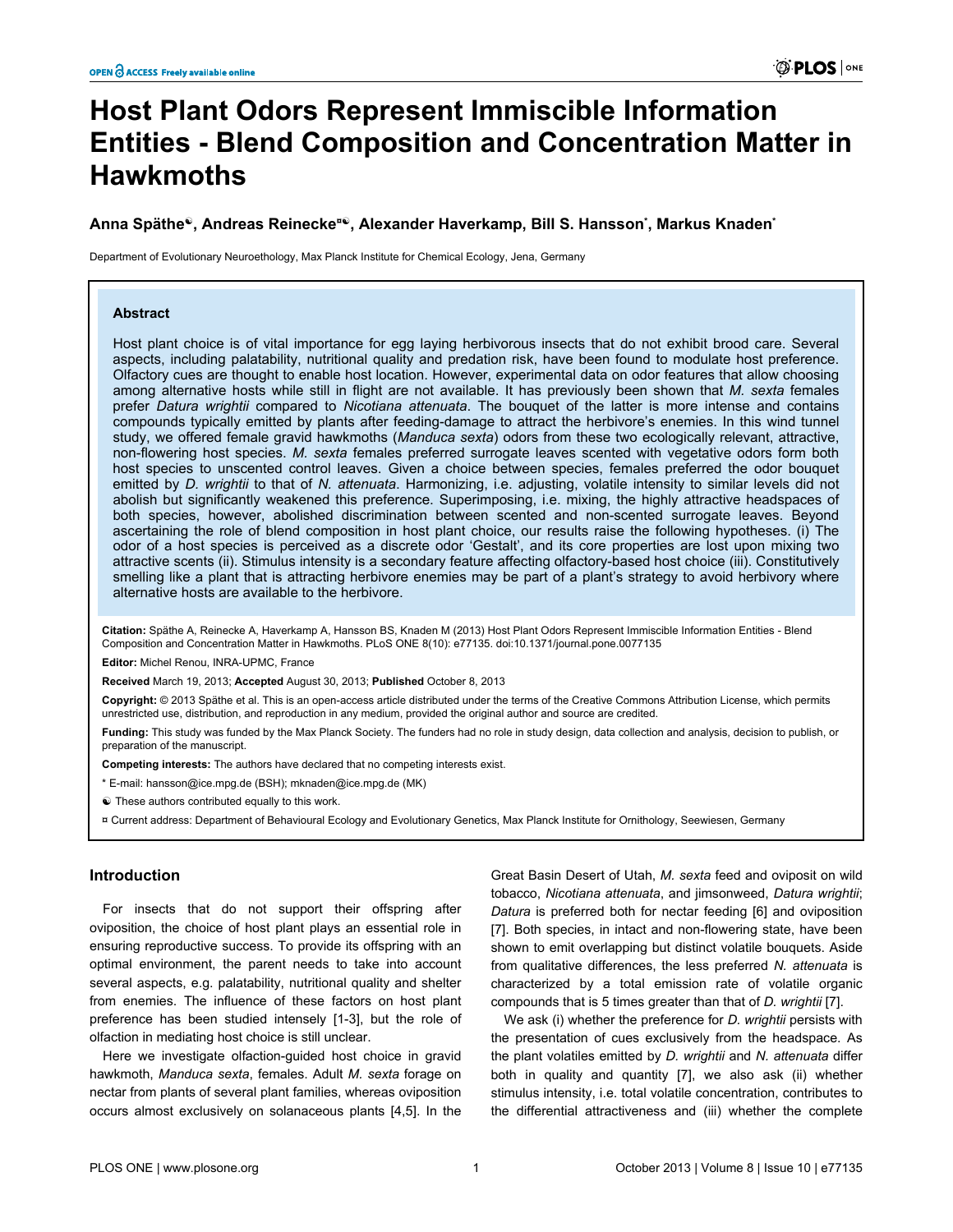host blend, potentially perceived as an olfactory host image, is mediating host choice.

# **Materials and Methods**

## **Insect and plants**

*M. sexta* larvae were reared in laboratory as described in [\[8\]](#page-5-0). Pupae and adults were kept under an inverse 16 h : 8 h light/ dark regime. Naïve females were mated the second night after emergence and tested during the subsequent night. Adults were supplied with sugar solution as desired. All plants were grown in a greenhouse as described [\[7](#page-5-0)]. Plants used for experiments were not yet flowering. Approximately 10 days before being used, plants were transferred into a climate chamber (23-25°C, 60-80% RH) with an inverse 16 h : 8 h light regime.

#### **Behavioral experiments**

The preference of gravid moths for plant headspace, including odors,  $CO<sub>2</sub>$  and humidity, emitted by the host species *D. wrightii* and *N. attenuata* was assessed in wind tunnel experiments ([Figure 1A](#page-2-0)). Headspace from each species was compared individually and in a mixture against a clean air control [\(Figure 1A-I, II](#page-2-0)). The effects of signal intensity were tested within ([Figure 1A-III](#page-2-0)) and between both species [\(Figure](#page-2-0) [1A-IV\)](#page-2-0); see 'stimulus delivery' below.

#### **Wind tunnel assay**

The wind tunnel (Plexiglas, L x H x W 2.5 x 1 x 1 m) was set to an airflow of 0.4ms-1, 25°C, and 70% RH. LED stripes (peak wavelength white: 448 nm, infrared: 846 nm) fixed at an angle to the side walls of the wind tunnel chamber provided continuous, indirect illumination at 0.3 Lux. Mated females were tested individually during the first 3 h of scotophase. 1 h before the experiment, females were transferred individually into mesh tubes (13 x 15cm). These served to place the females without further handling at the start of each experiment on a release platform. Females that did not show wing-fanning behavior within 3 min were gently prodded. Unlike no-choice wind tunnel experiments, where time until activation can be a critical parameter, activating the females does not bias the results in choice-based experiments. We observed the females for 4 min after take-off, noting every event involving physical contact with legs or ovipositor to the surrogate leaves at the odor sources. Since the choice between scented leaf dummies was the experimental criterion, only females that contacted the source were evaluated. Females that did not show wingfanning behavior within 5 min or did not contact the odor sources were regarded as non-responders and excluded from the statistical analysis (see [Table 1](#page-3-0)). Females showing proboscis extension, i.e. nectar-foraging, were also excluded. We evaluated first choices and preference indices based on the total number of repeated contacts to the sources: ((contacts A – contacts B) / total contacts) ranging from 1 (absolute preference of source A) to -1 (absolute preference of source B).

## **Stimulus delivery**

All experiments were performed with plant headspace volatiles produced in real time delivered from two sources 40 cm apart at the upwind end of the tunnel ([Figure 1A\)](#page-2-0). 1 h before the experiment, plants were placed in glass boxes (L x W x H: 40 x 40 x 60 cm; glass panes fixed in aluminium frames) outside the wind tunnel. Two aluminum panes had Vshaped, guillotine-like front ends that fit into the notches of the lower frames of the glass box. Gently adjusted around the stems of experimental plants, they served to exclude rhizosphere volatiles from the headspace of the shoot. Active charcoal-filtered air (1.2 L/min) was introduced through a diffuser at the top of the glass boxes. Volatile-laden headspace air was removed close to the stem at the base of the box, pumped into the wind tunnel (0.8 L/min) and released continuously during the experiment below an artificial leaf (approximately 6 x 8 cm) made of light green tissue paper [\(Figure S1](#page-4-0)).

The total volatile emission of *N. attenuata* was found to be five times higher than that of *D. wrightii* [\[7\]](#page-5-0). To investigate the importance of stimulus intensity, i.e. plant headspace concentrations for ovipositing hawkmoths, AC-filtered air was added at a 1:4 (vol/vol) ratio via a y-connector. The efficient dilution of a reference headspace applying the experimental methods as described has been shown in a series of control experiments; see supplement. We asked whether (i) a diluted stimulus would be as attractive as the original plant headspace and (ii) a volatile concentration of a *N. attenuata* headspace adjusted to *D. wrightii* concentrations would reveal concentration effects in host species preferences.

To investigate whether the preference for *D. wrightii* might be linked to an olfactory host image that reflects the volatiles emitted by the plant, we superimposed the headspace of *N. attenuata* on that of *D. wrightii*, mixing them 1:1 (vol/vol) via a y-connector, and tested this mixture against clean air.

#### **Results**

#### **Plants versus controls**

For their first contact, females significantly preferred the headspaces of *D. wrightii* and *N. attenuata* over those of clean air controls [\(Figure 1B](#page-2-0); *D. wrightii*: p<0.001; *N. attenuata*: p<0.05; Binomial Test). The total number of contacts with plant odor sources was significantly higher compared to the number of contacts with the control source ([Table 1](#page-3-0)), resulting in a significant preference index ([Figure 1C\)](#page-2-0). When the two host blends were mixed, any preference for plant headspace was completely abolished [\(Figure 1 B, C;](#page-2-0) [Table 1](#page-3-0)). Consequently, the preference index of the superimposed host blend experiment differed significantly from the indices of the experiments testing the species singly against clean air [\(Figure](#page-2-0) [1C](#page-2-0); p<0.0001; Kruskal-Wallis Test; dF=2).

#### **Signal attenuation: intraspecific**

No preference was observed when headspace from *N. attenuata* or *D. wrightii* was presented against diluted headspace from the same species for both first contacts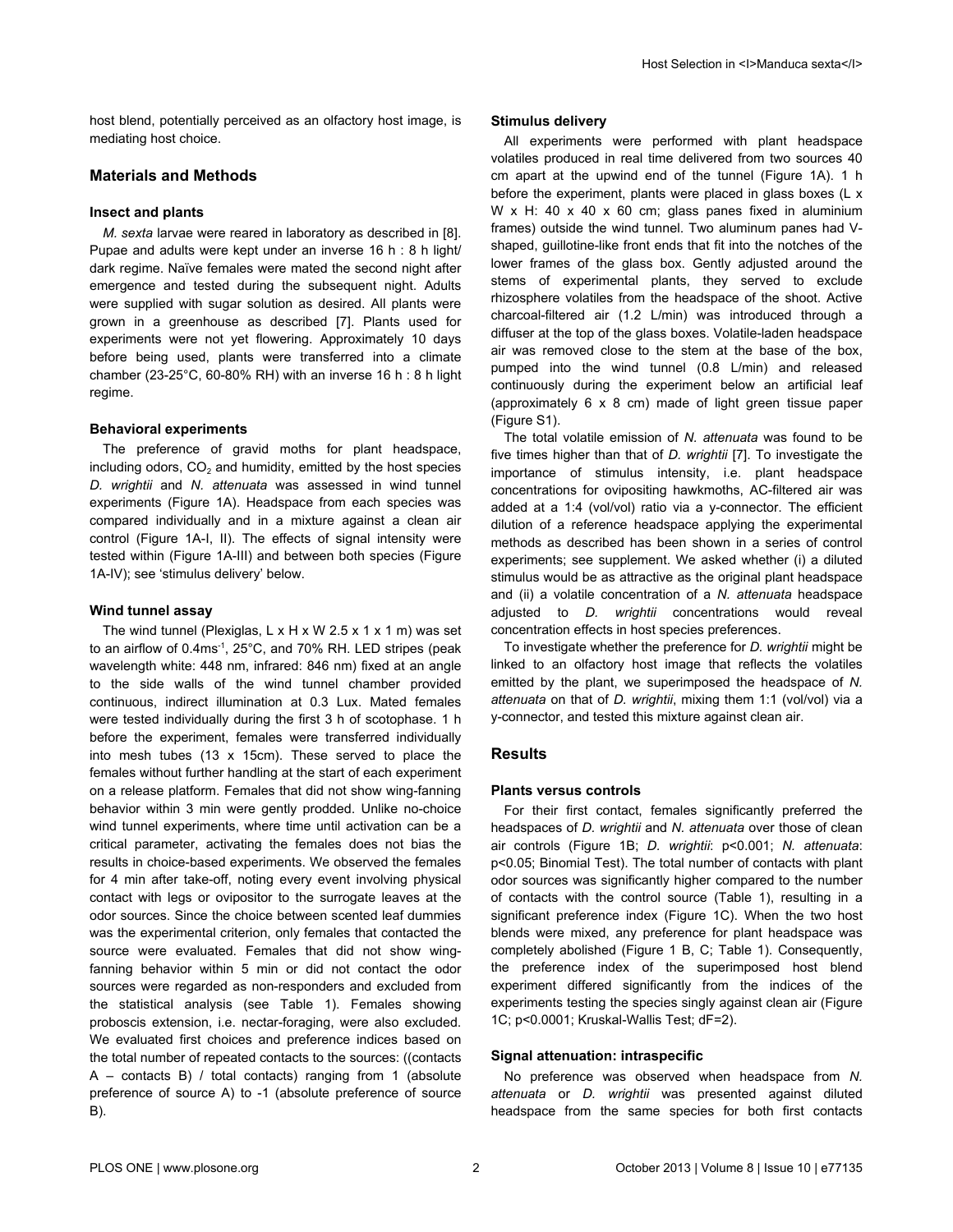<span id="page-2-0"></span>

**Figure 1. Effects of host blend composition and intensity on host choice in** *M. sexta***.** (A) Choice experiments with gravid *M. sexta* females were performed in a wind tunnel. Plants were placed in glass boxes outside the wind tunnel where they could not be seen by the moths. Pumps delivered plant headspace to two surrogate leaves serving as visual stimuli inside the wind tunnel. Two host plants, *D. wrightii* and *N. attenuata*, were tested (I) against a clean air control, (II) with their plant headspaces mixed together 1:1 against a clean air control, (III) against a conspecific plant whose headspace was diluted with clean air, and (IV) against each other, with *N. attenuata* headspace either not manipulated or diluted with clean air. Plant headspace and clean air were mixed in a 1:4 (vol/vol) ratio resulting in a 5-fold dilution. (B) The percentage of first choices made in the corresponding experiments. Sample size is given next to each experiment. Asterisks denote significant differences between sources (Binomial Test, \*\*\* p<0.001; \*\* p<0.01; \*p<0.05). (C) Boxplots depict preference indices calculated from the number of contacts to each source. Values close to 1/-1 represent a high preference for one source; 0 means no preference. The black line delineates the median; color distribution within the box represents the percentage of contacts to each source. Asterisks above the boxes denote indices significantly different from 0 (Wilcoxon Signed Ranks Test, \*\*\* p<0.001; \*\* p<0.01; \* p<0.05). Preference indices resulting from experiments in which the plant headspace of both species is offered superimposed or separately against clean air differed significantly (Kruskal-Wallis Test, p<0.0001, and Dunn's post hoc test, \*\* p<0.01, \* p<0.05). Furthermore, preference indices derived from interspecific choice experiments were significantly different from each other (Mann-Whitney U Test, p<0.05). doi: 10.1371/journal.pone.0077135.g001

(Figure 1B) or for the total number of contacts (Figure 1C; [Table 1;](#page-3-0) p>0.05; Wilcoxon Signed Ranks Test).

## **Signal attenuation: interspecific**

Comparing non-manipulated plant headspaces, females showed significantly more first contacts (Figure 1B) and a significantly higher total number of contacts (Figure 1C; [Table](#page-3-0)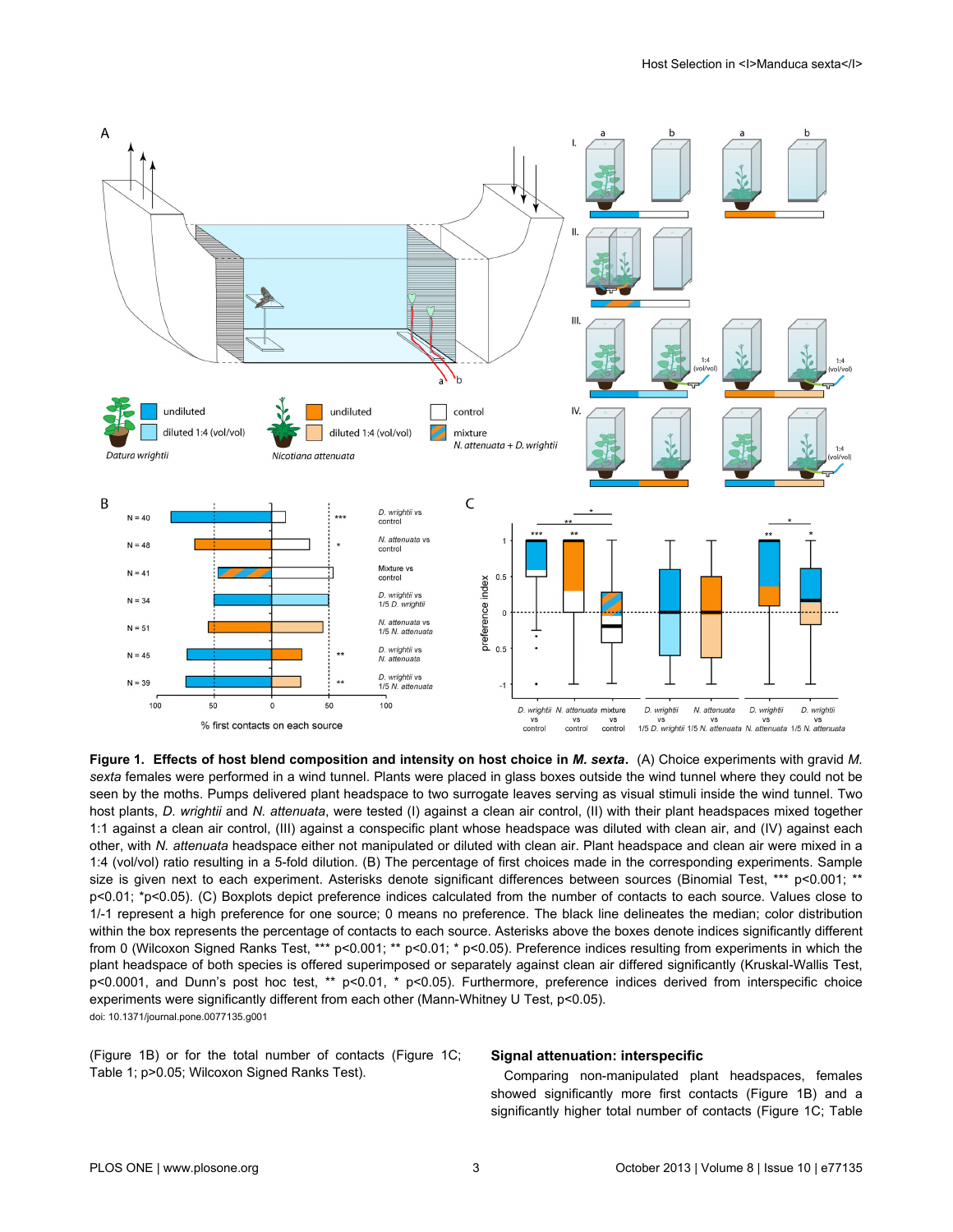<span id="page-3-0"></span>**Table 1.** Numbers of responders, non-responders and animals excluded from analysis due to their behaviour of extending their proboscis during the experiment are given for each experiment.

| <b>Experiment</b>    | total | excluded<br><b>Proboscis</b> | non-responders |                | responders |                           |               |                            |
|----------------------|-------|------------------------------|----------------|----------------|------------|---------------------------|---------------|----------------------------|
|                      |       |                              | no take off    | no contact     | contact    | number of contacts (± SD) |               | Significance <sup>a.</sup> |
| D. wrightii          |       |                              |                |                |            | D. wrightii               | $2.9 \pm 2.9$ | $dF = 38$                  |
| <b>VS</b>            | 83    | 3                            | $\mathbf{1}$   | 39             | 40         |                           |               |                            |
| control              |       |                              |                |                |            | control                   | $0.7 \pm 1.1$ | p < 0.001                  |
| N. attenuata         |       |                              |                |                |            | N. attenuata              | $2.1 \pm 2.4$ | $dF = 43$                  |
| vs                   | 122   | 6                            | $\mathbf 0$    | 68             | 48         |                           |               |                            |
| control              |       |                              |                |                |            | control                   | $0.8 \pm 1.4$ | p < 0.001                  |
| mixture              |       |                              |                |                |            | mixture                   | $3.0 \pm 2.4$ | $dF = 37$                  |
| <b>VS</b>            | 77    | 10                           | 19             | $\overline{7}$ | 41         |                           |               |                            |
| control              |       |                              |                |                |            | control                   | $3.9 \pm 2.9$ | n.s.                       |
| diluted N. attenuata |       |                              |                |                |            | 1/5 N. Attenuata          | $2.5 \pm 2.1$ | $dF = 46$                  |
| vs                   | 72    | $\overline{5}$               | 5              | 11             | 51         |                           |               |                            |
| N. attenuata         |       |                              |                |                |            | N. attenuata              | $2.4 \pm 2.6$ | n.s                        |
| diluted D. wrightii  |       |                              |                |                |            | 1/5 D. wrightii           | $2.2 \pm 2$   | $dF = 30$                  |
| <b>VS</b>            | 56    | $\overline{4}$               | 9              | 9              | 34         |                           |               |                            |
| D. wrightii          |       |                              |                |                |            | D. wrightii               | $2.6 \pm 2.8$ | n.s.                       |
| N. attenuata         |       |                              |                |                |            | N. attenuata              | $1.1 \pm 1.5$ | $dF = 44$                  |
| vs                   | 81    | 5                            | $\mathbf 0$    | 31             | 45         |                           |               |                            |
| D. wrightii          |       |                              |                |                |            | D. wrightii               | $2.5 \pm 3$   | p < 0.01                   |
| diluted N. attenuata |       |                              |                |                |            | 1/5 N. Attenuata          | $2.7 \pm 2.3$ | $dF = 33$                  |
| VS                   | 55    | 3                            | 10             | 3              | 39         |                           |               |                            |
| D. wrightii          |       |                              |                |                |            | D. wrightii               | $4 \pm 3.3$   | p < 0.05                   |

Average number of source contacts (± SD) was tested with Wilcoxon Signed Rank Test.

a Wilcoxon Signed Rank Test

doi: 10.1371/journal.pone.0077135.t001

1; p<0.01; Wilcoxon Signed Ranks Test; dF=44) to *D. wrightii*scented sources than to *N. attenuata*-scented sources. Diluting the *N. attenuata* headspace in a ratio of 1:4 (vol/vol) with clean air to a volatile concentration similar to that of *D. wrightii* did not abolish the previously observed bias of first contacts and total number of contacts towards *D. wrightii* [\(Figure 1C](#page-2-0); Table 1). Nevertheless, comparing preference indices between the experiments revealed that diluting the *N. attenuata* blend significantly weakened the preference for *D. wrightii* [\(Figure](#page-2-0) [1C](#page-2-0); p<0.05; Mann-Whitney U Test).

## **Discussion**

We show that volatile airborne stimuli alone are sufficient to elicit a differential preference of host plant species in mated *M. sexta* females. Headspace compounds from both species are attractive when compared to clean air, and the attractiveness is robust against a reduction in stimulus intensity. When spatially separated sources of *N. attenuata* and *D. wrightii* headspaces were presented simultaneously, insects showed a strong preference for the latter. This olfaction-mediated host choice corresponds to oviposition preferences previously demonstrated in *Manduca* [[7](#page-5-0)].

*N. attenuata* plants emit a 5-fold higher amount of volatiles compared to *D. wrightii* [[7](#page-5-0)]. Although *D. wrightii* headspace was still significantly preferred when volatile concentrations in the *N.* *attenuata* headspace were reduced to the level of the former, the comparison of preference indices revealed a significant attenuation of the host preference. Thus, stimulus intensity modifies olfactory host preference at the species level in a repeated choice setting.

The observed hierarchy of preference, which is consistent with what has previously been reported [[7\]](#page-5-0), underlines the prominent role played by *D. wrightii* as a host plant for *M. sexta*. The attractiveness of this species has been associated with the presence of large, night-blooming and intensely scented flowers that provide large amounts of nectar to the moth [[6,9\]](#page-5-0). However, to uncouple host from foraging cues, we presented volatiles from non-flowering plants and excluded from analysis those animals that extend their proboscis during flight. Our results demonstrate that, as flower-derived odors do [[10](#page-5-0),[11](#page-5-0)], vegetative plant volatiles play an important role in mediating host choice.

Carbon dioxide (CO<sub>2</sub>) emissions serve *M. sexta* to assess nectar abundance in flowers [\[12,13](#page-5-0)]. CO<sub>2</sub> is also a close-range oviposition attractant in other insects, e.g. [\[14,15\]](#page-5-0). Plant respiration during the scotophase results in CO<sub>2</sub> emissions and *M.* sexta sense fluctuations in  $CO<sub>2</sub>$  concentration [[16](#page-5-0)]. It is therefore conceivable that this gas and humidity serve to attract *M. sexta* females to host plants or help the moths to assess plant vigor. Preliminary data gathered in a different context indicate that individual *D. wrightii* and *N. attenuata* plants as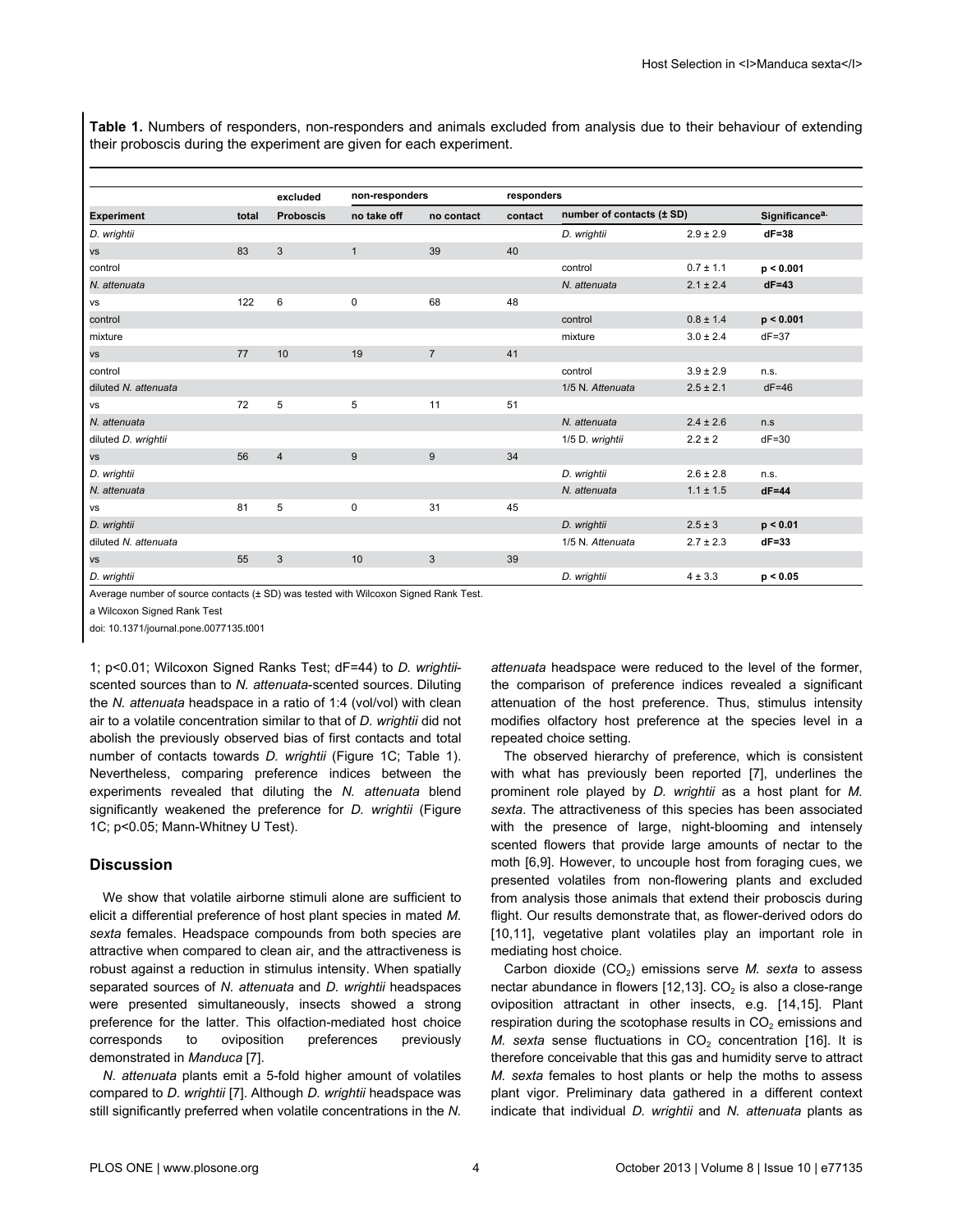<span id="page-4-0"></span>used in this experiment emit  $CO<sub>2</sub>$  at 39.7  $\pm$  30.40 (SD) and 26.5 ± 21.02 (SD) ppm above ambient levels, and relative humidity  $9.8 \pm 3.79$  (SD) and  $6.5 \pm 1.32$  (SD) percent above ambient levels, respectively. In our experiments, diluted plant headspace was as attractive as the non-diluted conspecific headspace. Mixing *N. attenuata* and *D. wrightii* headspaces abolished the preference female *M. sexta* had shown for each individual headspace when compared to clean air. We cannot exclude that  $CO<sub>2</sub>$  and humidity may co-attract insects or help them assess plant vigor when choosing among different plants. But neither of them overrode the combined effect of all natural plant headspace compounds.

Insects may extract information about a volatile-emitting plant through characteristic compounds or compound classes [[17-19\]](#page-5-0), and species-specific plant volatile blends [[17,20\]](#page-5-0). Stimulus concentration has to our knowledge not been addressed as part of the mechanism that codes host information. A comparison of the volatile profiles of *N. attenuata* and *D. wrightii* revealed qualitative as well as quantitative differences: in undamaged plants, the volatile emissions of *N. attenuata* were 5 times higher than those of *D. wrightii* (total emission rate of *D. wrightii*: 1.8 ± 0.3 ng/min; total emission rate of *N. attenuata*: 10.5 ± 0.5ng/min [\[7\]](#page-5-0)), and *N. attenuata* headspace was composed of many typical herbivoreinduced plant volatiles (HIPVs), i.e. compounds whose emissions are up-regulated after herbivore attack [\[21\]](#page-5-0). It has been shown that HIPVs mediate avoidance of damaged plants in ovipositing moths [[22,23\]](#page-5-0). Thus, the preference for *D. wrightii* compared to *N. attenuata* may be co-mediated by volatiles associated with herbivore-damaged plants. Consequently, reduced HIPV-concentrations might lead to the shifted preference indices observed in our experiments, and conversely enhanced HIPV emissions may protect the emitter as long as the herbivore may choose among alternative hosts in a field setting.

When we presented moths with different concentrations of two blends of identical compositions, they did not discriminate between full and diluted plant headspaces. In a turbulent environment distance from a stimulus source has been shown to be mainly coded by stimulus intermittency [\[24\]](#page-5-0), differences in plant volatile concentration could also have been interpreted by the moths as a function of distance to the plant [[25\]](#page-5-0). However, our results give no indication that a moth would prefer a hostplant blend at a higher concentration. Hence, ovipositing moths seem to rely predominantly on blend composition rather than on concentration.

The picture changed when we diluted the *N. attenuata* blend, bringing its total concentration to the level of *D. wrightii*, and presented both simultaneously. While *D. wrightii* is usually strongly preferred over *N. attenuata*, this preference became less accentuated when the odor of *N. attenuata* was diluted [\(Figure 1C](#page-2-0)). Thus, stimulus intensity may become a supplemental behaviorally relevant feature of an odor stimulus when different, i.e. species specific odor blends are available in a repeated choice setting, which is the standard case in the field. In support of these lines, *M. sexta* females preferred to oviposit on inbred horse nettle plants, which emit considerably fewer volatiles compared to outbred plants [\[26](#page-5-0)].

The preference shown for single plant blends rather than clean air disappeared when *N. attenuata* and *D. wrightii* blends were presented as a mixed stimulus. Clearly, *M. sexta* females could no longer evaluate the olfactory information provided by this combined species mixture, suggesting that the composition of the species-specific blend contains crucial information, an olfactory 'Gestalt'. In Colorado beetles, adding single host volatiles [[27](#page-5-0)] or a non-host plant [[28](#page-5-0)] to the blend of a host plant has been shown to neutralize the host's attractiveness. Host recognition in *M. sexta* females is very likely also dependent on ratio specificity. Several studies have reported that the emissions of host plants can be masked by repellent or neutral blends [\[29\]](#page-5-0). However, the reciprocal neutralization of two attractive blends from two naturally preferred host plants shown in this study has to our knowledge never been reported.

We showed that for a *Manduca sexta* female, the olfactory information emitted by host plants is sufficient to mediate its choice among alternative hosts. Furthermore, our results highlight that species-specific host odours represent information entities that loose their positive valence upon blending, and that stimulus intensity is a supplemental feature involved in choosing among alternative hosts. Constitutively emitting HIPV at a higher rate contributes to an herbivores preference for the alternative host and may, thus, be advantageous to the smelly plant.

# **Supporting Information**

**Figure S1. Experimental manipulation of plant headspace.** (A) Experimental setup to generate headspace dilution and mixtures. Plants were placed in glass boxes (GB) and provided with active charcoal (AC) filtered air from the top. Two metal plates (MP) with a central opening that were located on metal slides beneath the box enclosed the plant stem close to the pot, thereby excluding roots and soil material from the box. Rotary vane vacuum and pressure pumps (RP; G12/01 EB, Gardner Denver, Inc., Puchheim, Germany) delivered plant headspace out of the glass box, and the resulting headspace flow was controlled with mechanical valves. To establish plant headspace of 1:4 dilutions and 1:1 mixtures, both flows were adjusted to the aimed flow ratio and merged in a Y-shaped connector. During the experiment, flow rates of the source flows (S1, S2) as well as the total flow (TF) were repeatedly checked with a digital flowmeter. (B) Differences in acetone concentration resulting from the flow ratios used during the experiments were measured with a fast response Photo-Ionization detector (PID) (miniPID 200A, Aurora Scientific Inc., Ontario, Canada) for a time window of 60 s. The internal offset and gain of the PID had been set to 0 and 1, respectively. Measurements were transferred to a personal computer (Pentium 4, 2.8GHz, Fujisu Siemens, Munich, Germany) via an analog-digital converter (National Instruments, Austin, Texas, US). Data acquisition within the entire system was adjusted to the PID's maximum sampling rate of approximately 330Hz. During the test a 50% aqueous acetone solution was placed in the glass box to simulate plant headspace. Acetone headspace was pumped out of the box and regulated with valves to simulate non-manipulated (dark green), 1:1 mixed (green) and